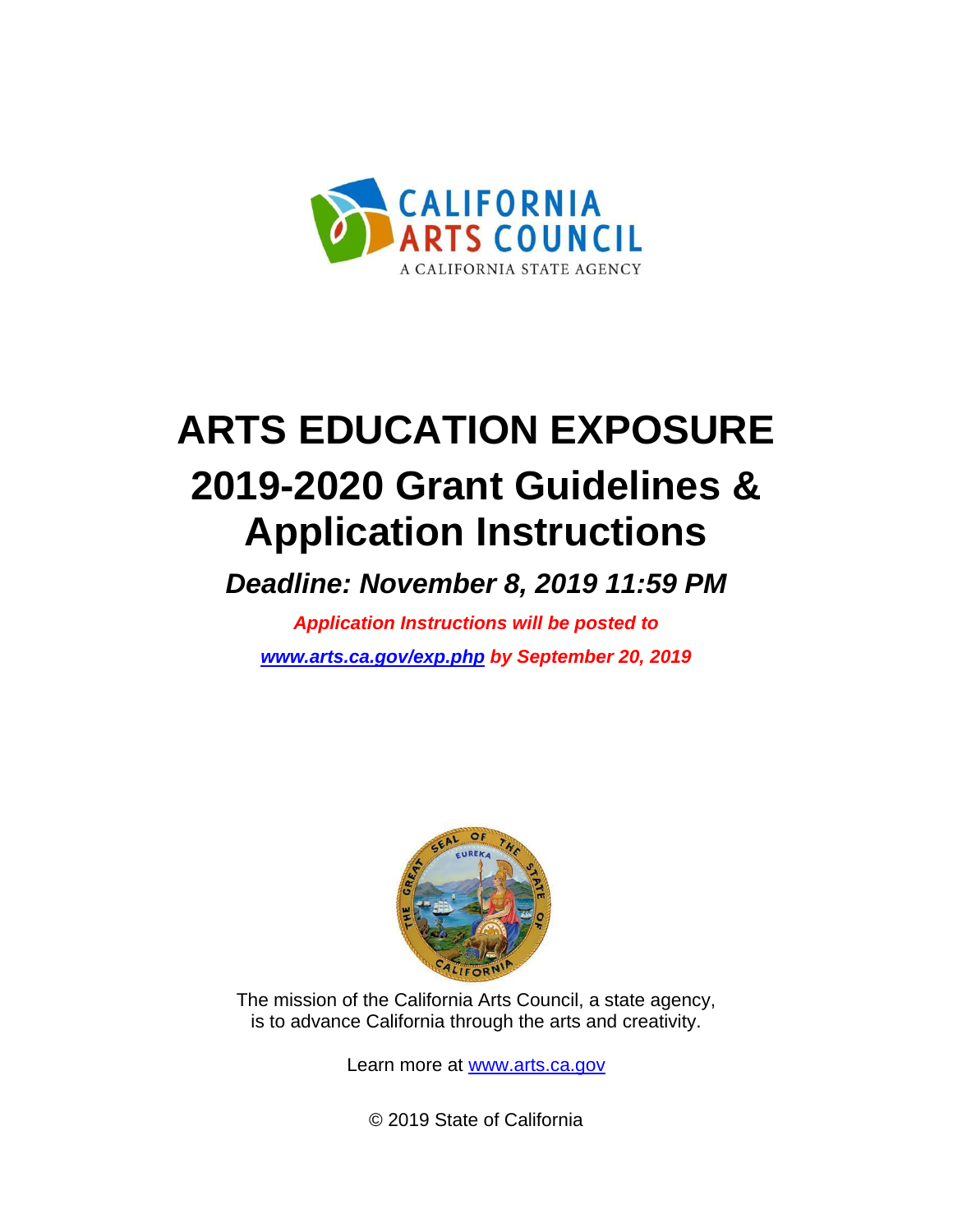#### **California Arts Council**



**Governor of California** Gavin Newsom

#### **Arts Council Members**

Nashormeh Lindo, Chair Larry Baza, Vice Chair

Juan Devis Jodie Evans Kathleen Gallegos Jaime Galli Stanlee Gatti Donn K. Harris Louise McGuinness

#### **Executive Director**

Anne Bown-Crawford

#### **Deputy Director**

Ayanna Lalia Kiburi, MPH

#### **Interim Programs Officer** Jason Jong

**Address** 1300 I Street, Suite 930 Sacramento, CA 95814

(916) 322-6555 Toll Free: (800) 201-6201 FAX: (916) 322-6575 CA Relay Service: 711 Large print is available upon request.

#### [www.arts.ca.gov](http://www.arts.ca.gov/)

#### **Office Hours** 8:00 AM - 5:00 PM Monday through Friday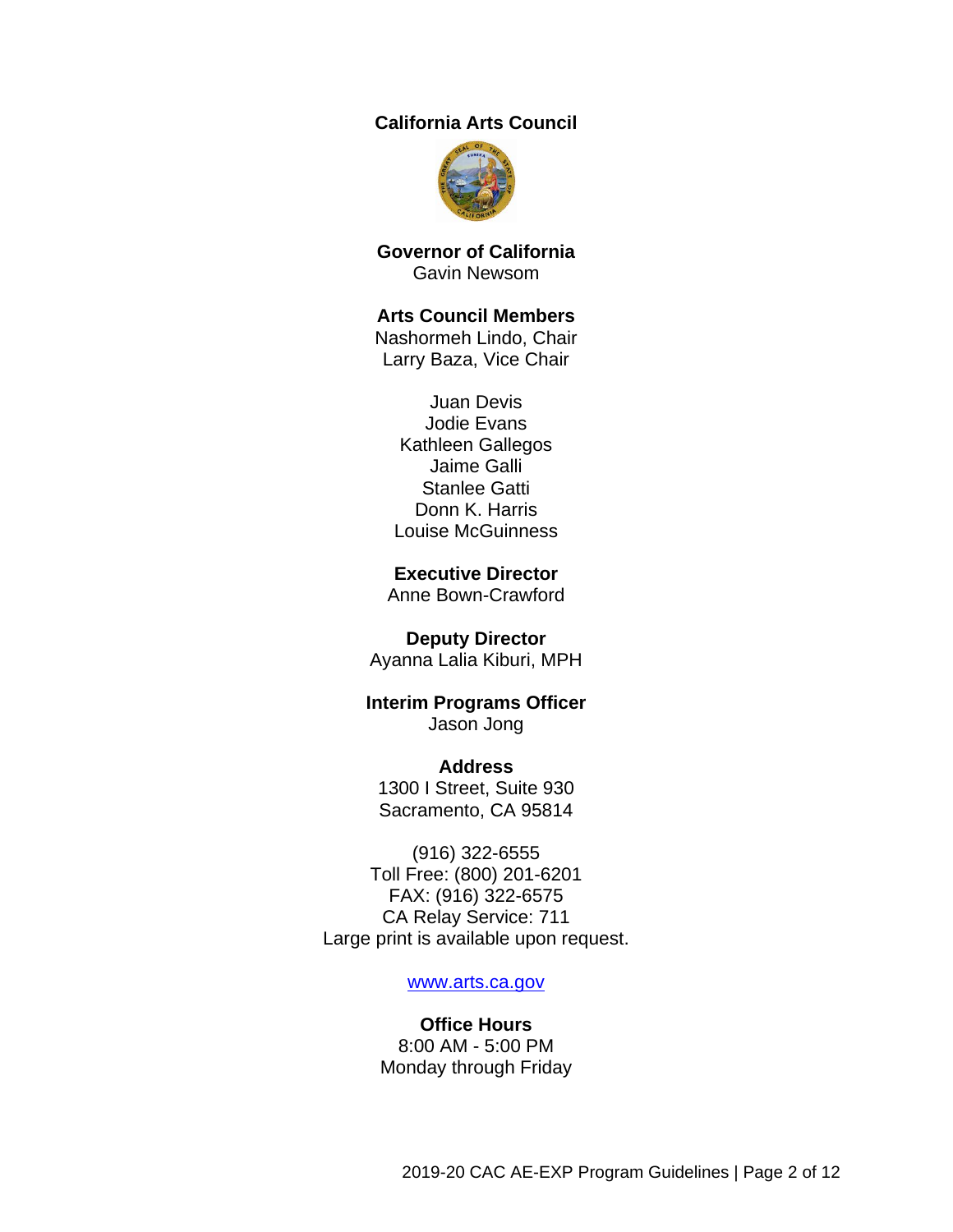**Purpose:** The California Arts Council (CAC), a state agency, was established in January 1976 to encourage artistic awareness, participation, and expression; to help independent local groups develop their own arts programs; to promote employment of artists and those skilled in crafts in the public and private sector; and to enlist the aid of all state agencies in the task of ensuring the fullest expression of our artistic potential.

**The Council:** The appointed Council of the CAC consists of 11 members who serve staggered terms. The Governor appoints nine members, the assembly Speaker appoints one member, and the Senate President pro Tempore appoints one member. Council members serve without salary, elect their own officers, and meet throughout the state to encourage public attendance. This body sets policy and has final approval of CAC grants.

**Mission:** Advancing California through the arts and creativity.

**Vision:** The CAC envisions a California where the lives of all Californians are enriched by access to and participation in a diverse spectrum of arts and cultural experiences and the arts ecosystem reflects contributions from all of California's diverse populations.

**Funding:** The CAC is a state agency, funded from the state's annual budget process and proceeds from the California Arts License Plate and the Keep Arts in Schools tax return voluntary contribution fund, supplemented by funds from the National Endowment for the Arts. Its grants are usually matched by foundations, individuals, earned income, government agencies, or other organizations.

**Information Access:** Due to the Public Records and Open Meeting Acts, applications and their attachments are not confidential and may be requested by the media and/or public. Meeting dates and locations are posted at [www.arts.ca.gov.](http://www.arts.ca.gov/) Observers may attend but may not participate in, or in any way interfere with, Council meetings. Each meeting provides a designated time for public comment, although comments may be time-limited.

**Grant Process:** Applications are evaluated by panels of experts, recognized in their respective fields, who rank applications according to program criteria. The CAC staff provides information but not recommendations to the panel. The Council reviews panel recommendations before making final funding decisions. CAC staff is responsible for grant contract administration after Council approval. In dire or unexpected circumstances, CAC reserves the right to make exceptions to any policy or procedure on a case-by-case basis.

<span id="page-2-0"></span>**Requirements:** The CAC is mandated both by federal and state regulations to fund only organizations that have proof of nonprofit status under sec. 501(c)(3) of the Internal Revenue Code (Fiscal Receivers are eligible in some programs), or under sec. 23701d of the California Revenue and Taxations Code, or entities that are a unit of government; and that comply with the Civil Rights Acts of 1964, as amended; sec. 504 of the Rehabilitation Act of 1973, as amended; the Age Discrimination Act of 1975; the Drug-Free Workplace Act of 1988; California Government Code secs. 11135-11139.5 (barring discrimination); the Fair Labor Standards Act, as defined by the Secretary of Labor in part 505 of title 29 of the Code of Federal Regulation; the Americans With Disabilities Act of 1990 ("ADA"); the Fair Employment and Housing Act; and the Personal Responsibility and Work Opportunity Reconciliation Act of 1996.

**Ownership, Copyrights, Royalties, Credit:** The CAC does not claim ownership, copyrights, royalties, or other claim to artwork produced as a result of a CAC grant. However, the CAC reserves the right to reproduce and use such material for official, noncommercial purpose, including but not limited to use on the CAC website, social media and print materials. In addition, the CAC requires documentation of grants activity, and appropriate credit for CAC partial support.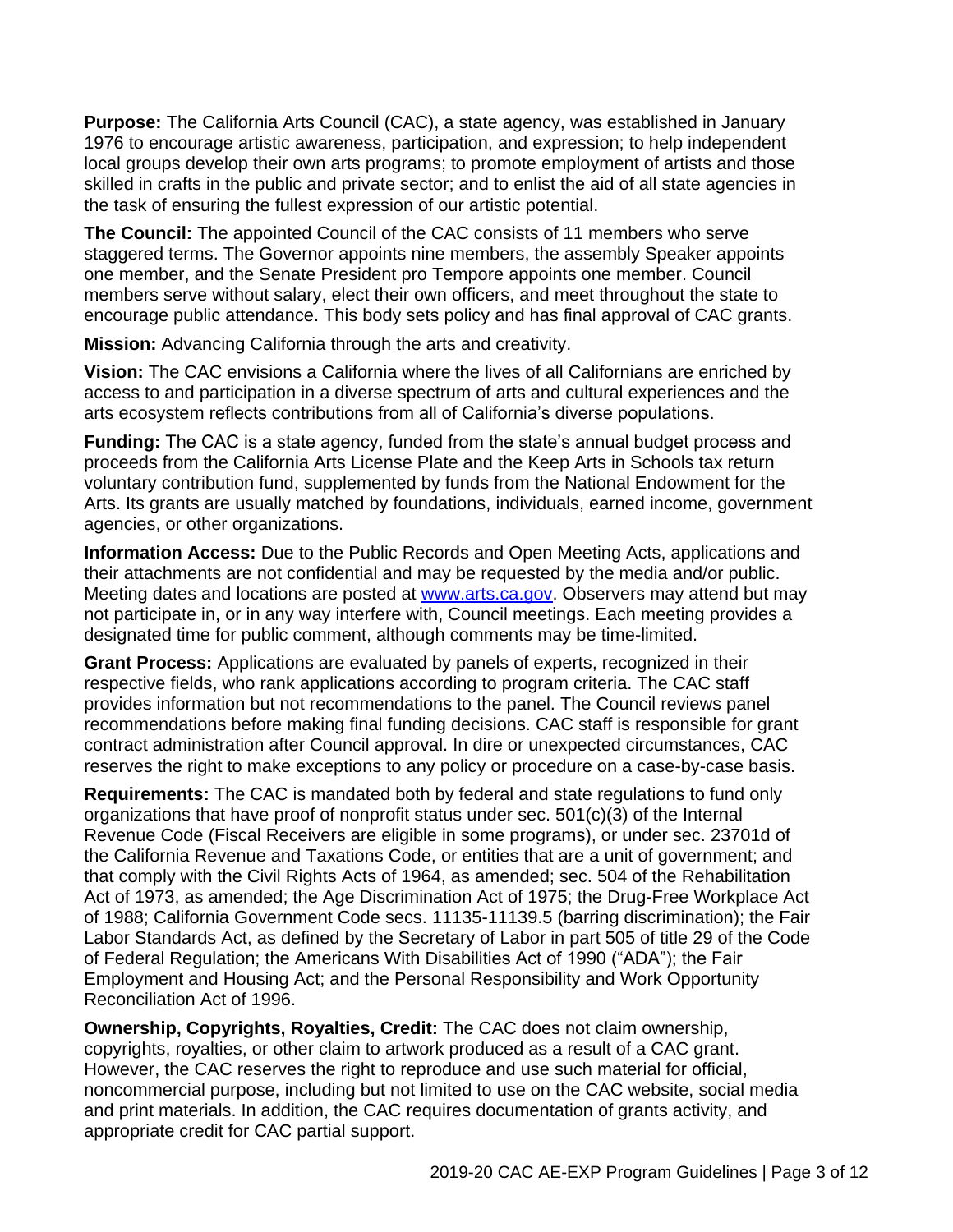

# **ARTS EDUCATION EXPOSURE 2019-20 GRANT GUIDELINES**

**DEADLINE: November 8, 2019 11:59 PM** 

**Apply at** [calartscouncil.smartsimple.com](https://calartscouncil.smartsimple.com/s_Login.jsp)

# **Up to \$20,000 Grant Activity Period: July 1, 2020 – June 30, 2021**

#### **Background and Purpose**

Since 1976, the CAC has supported arts education programs that bring together local arts organizations, teaching artists, and school communities through its grants. The CAC's arts education grant programs are rooted in the agency's belief that robust, sequential, culturally and linguistically responsive arts learning is an essential tool for healthy human development and that it should be a core element of the education of every student. The overarching purpose of our arts education grant programs is to expand participation in meaningful arts learning opportunities by supporting these activities in a diversity of settings and contexts for infants, children, and youth.

In 2016, the CAC expanded our arts education offerings to include the **Arts Education Exposure** program. The purpose of the Exposure program is to support attendance at high-quality performances and exhibits for students who would particularly benefit from these experiences. Students may be identified as priority communities for participation due to socio-economic status, geographic region, or other aspects of students' life experiences that elevate the impact of having opportunities to engage with these cultural assets. Exposure program experiences may include art exhibits and performances, field trips to arts venues, and/or in-school assemblies.

Artists involved in this grant category will demonstrate the highest level of rigor and commitment to craft, and their work will offer deep cultural resonance with the student communities to be served. Student artwork, whether prepared in advance or executed onsite, is not appropriate as the artistic focus of this grant category. The impact of student attendance at artistic events should be complemented by pre- and postattendance activities, such as artist talkbacks, teaching artist workshops, and/or facility tours.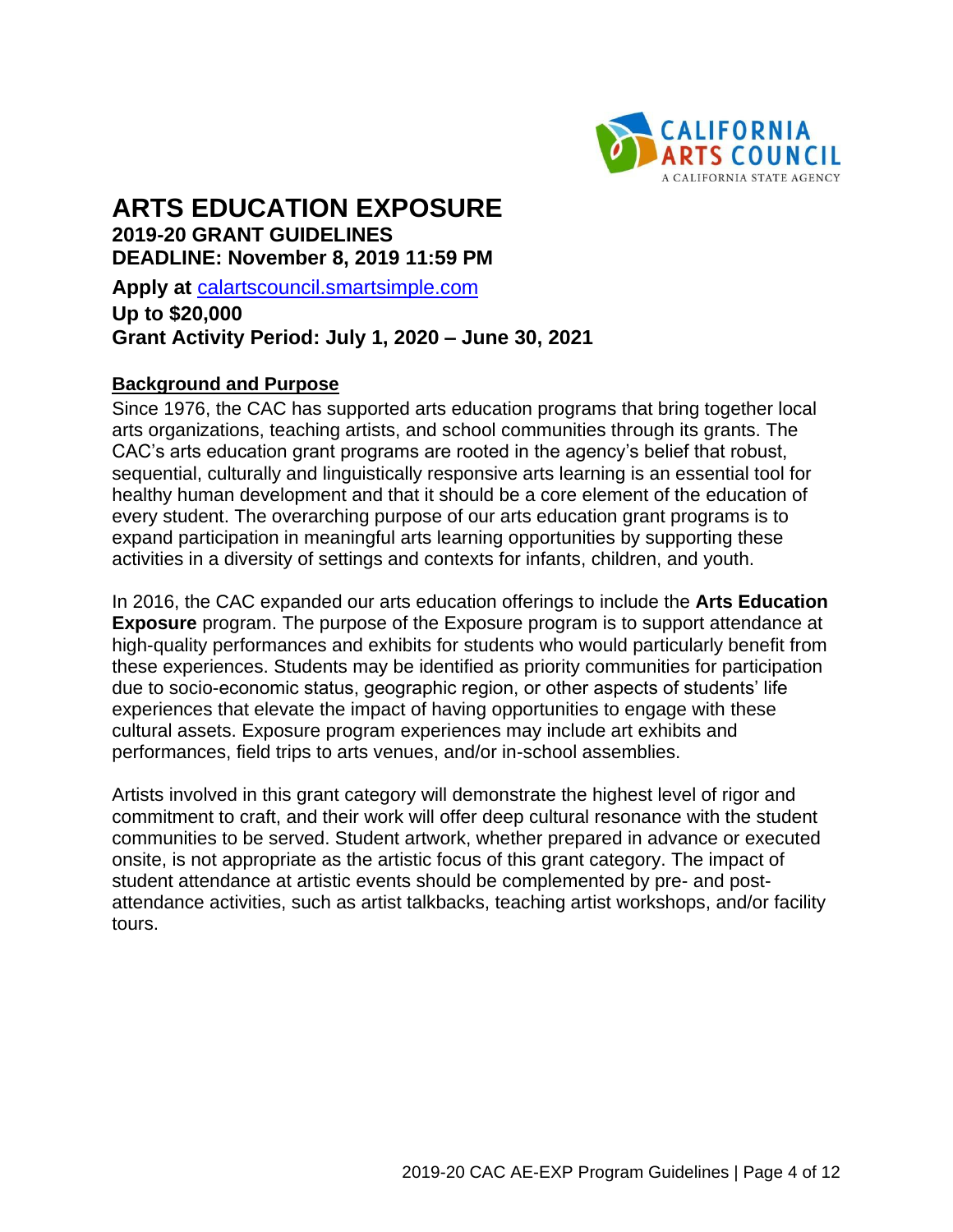# **Program Goals**

Projects should address the following Exposure program goals:

- Promote culturally and linguistically responsive learning through the arts, using cultural knowledge to support the cultural assets of the local community and students' positive self-identification within and respect for diverse cultures.
- Develop long-term, mutually beneficial relationships between arts and educational organizations, teaching artists, and the youth and families in the communities they serve.
- Cultivate students' appreciation for the arts and understanding of themselves as the next generation of arts patrons and participants.

#### **Project Requirements**

- The applicant must develop and complete a project addressing the program's purpose by June 30, 2021.
- All activities to be funded by the CAC must occur within the Grant Activity Period (see [Timeline\)](#page-10-0).
- Professional fees for artists must be included. Rates of compensation for individual artists and/or arts workers to be supported by this grant must be appropriate to experience and comparable to fees for other local skilled workers.
- The project must enable students to understand and engage in specific art forms and to develop their creativity, skills, and knowledge. The applicant should present well-developed project goals, learning objectives, activities, and assessment tools.
- Students must engage in supplementary educational activities related to the performance or exhibition, and may include, but are not limited to pre- and/or post-show discussions, workshops, or in-school seminars. The applicant must develop and distribute a study guide to each classroom teacher whose students will be engaged in the project.
- The applicant must demonstrate that students engaged in the project constitute a priority community for arts exposure.
- The project should demonstrate significant planning that reflects a collaborative relationship between the arts organization, the school, and the participating classroom teachers.
- Project activities should explicitly align with California Visual and Performing Arts standards, as well as Common Core Standards.
- Arts events, curriculum, and all project components must be free of charge to students.
- If proposing therapeutic outcomes, applicants must establish the qualifications of service providers, how strategies are appropriate to the clinical and/or community arts setting, and how support is culturally responsive to participants.
- Project design and implementation must reflect a commitment to include and represent the communities to be served.
- All CAC-funded programs, services, information, and facilities where funded activities take place must be accessible for individuals with disabilities, including but not limited to individuals who are deaf, hard of hearing, deaf-blind, have difficulty speaking, have a physical disability, visual disability, developmental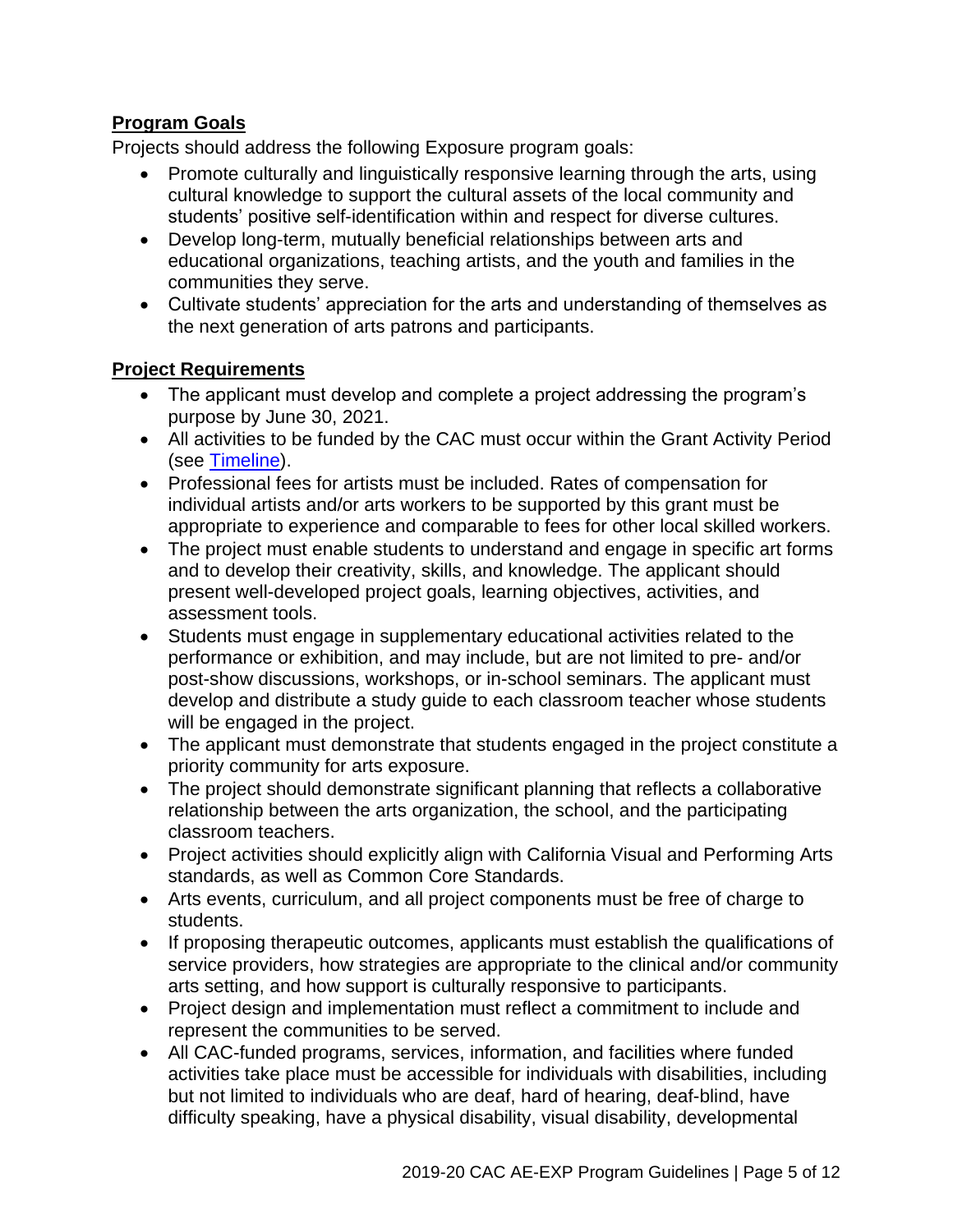disability, learning disability, mental illness or chronic illness. Please see [Page 3:](#page-2-0)  [Requirements](#page-2-0) for more information.

#### **Eligible Request Amounts**

- Applicant organizations can request up to \$20,000.
- The total request for funding in this grant program cannot exceed 50% of an organization's total operating revenue from the most recently completed fiscal year, as provided on the Budget Snapshot at the time of application.

## **Eligibility**

- Applicants must either be a California-based nonprofit arts organization, artsbased unit of municipal or county government, or tribal government.
- All applicants must have a minimum two-year history of consistent engagement in arts programming and/or services prior to the application deadline.
- All applicant organizations must have a principal place of business in California.
- Applicant organizations must demonstrate proof of nonprofit status under section 501(c)(3) of the Internal Revenue Code, or section 23701d of the California Revenue and Taxation Code, or must be a unit of government, including California Native American or Indigenous tribal governments.
	- o **Fiscal Sponsors:** An applicant without nonprofit status may use a California-based Fiscal Sponsor with a federal 501(c)(3) designation to conduct work on a not-for-profit project. The Fiscal Sponsor will provide the fiscal and administrative services needed to complete the grant. **If a grant is awarded, the Fiscal Sponsor becomes the legal contractor.** The Fiscal Sponsor must also demonstrate consistent arts services or programming in California for a minimum of two years prior to the application deadline. See additional information on the use of [CAC Fiscal](http://arts.ca.gov/programs/program_files/shared_files/CAC%20Fiscal%20Sponsor%20Information.pdf)  [Sponsors.](http://arts.ca.gov/programs/program_files/shared_files/CAC%20Fiscal%20Sponsor%20Information.pdf)
	- $\circ$  Applicants using Fiscal Sponsors must submit all required materials for the Fiscal Sponsor at the time of application.
- All applicants must submit all required application materials and information at the time of submission. Incomplete applications are ineligible and will not be reviewed by the panel. Please see Application Instructions for all required materials and information.
	- o The submission of an SMU DataArts Funder Report is not required for this program. However, applicants must provide a minimum of two and up to three years of basic financial information via the Budget Snapshot within the application.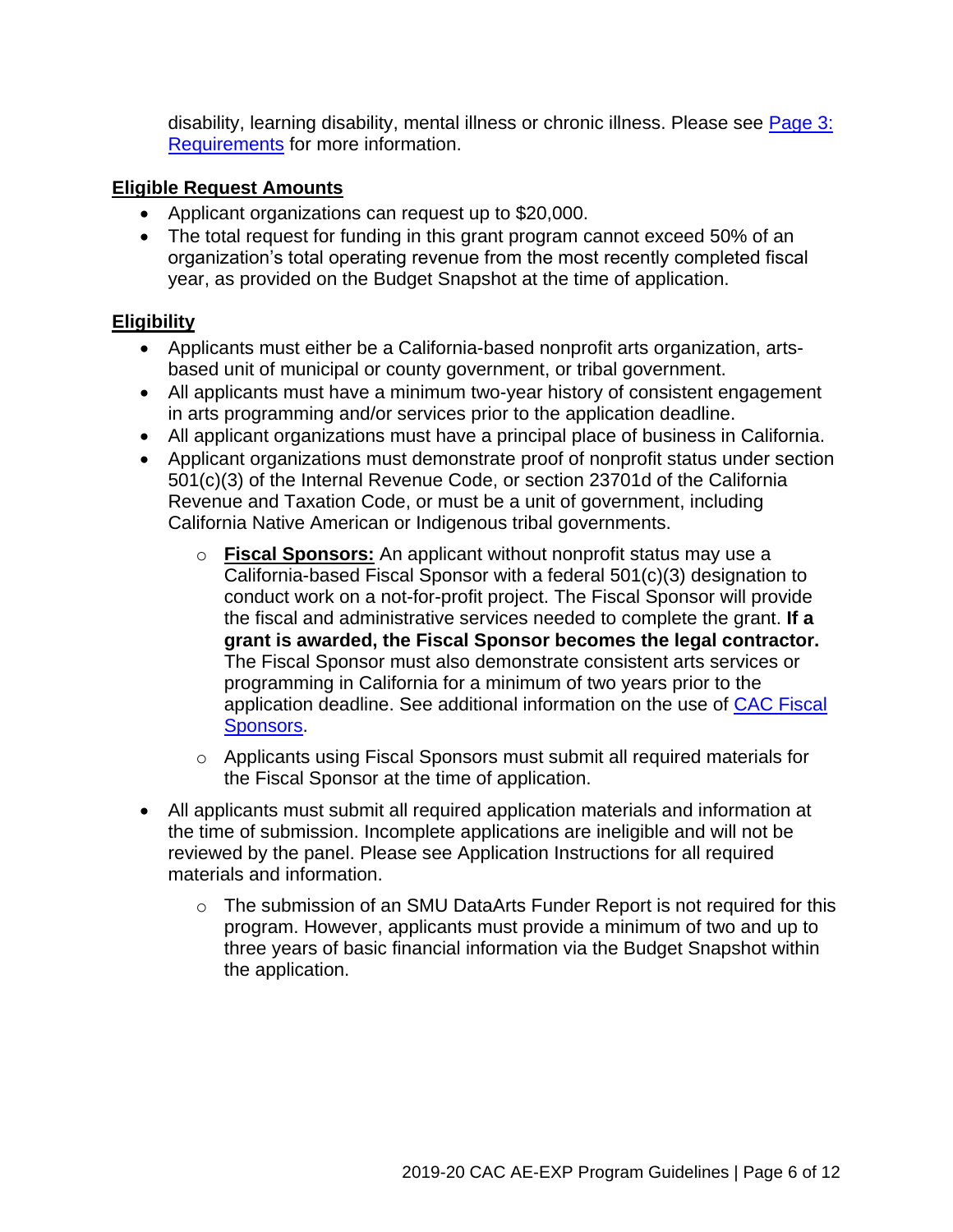#### **California Secretary of State Certificate of Status**

Nonprofit organizations must have "active status" with the California Secretary of State (SOS) showing evidence of "good standing" at the time of application.

You can verify your organization's status by conducting a search using the SOS online [Business Search](https://businesssearch.sos.ca.gov/) tool. An indication of "active" (versus "suspended," "dissolved," "cancelled," etc.) confirms that your nonprofit corporation exists, is authorized to conduct business in the State of California, has met all licensing and corporation requirements, and has not received a suspension from the Franchise Tax Board.

#### **Funding Restrictions**

- The **total of all requests for CAC support during the same year of funding** cannot exceed 50% of an organization's total operating revenue from the most recently completed fiscal year, as reported in the Budget Snapshot at the time of application.
- Applicants to this program are not restricted from applying for and receiving additional CAC program grants as long as those funds are used for different projects and purposes. To meet this criterion, applicants must demonstrate that projects:
	- o Serve primarily different groups of people
	- o Take place in different spaces, times, and/or contexts
	- o Achieve fundamentally distinct programmatic outcomes

#### **Matching Funds**

All grant recipients must provide a 1:1 match for this grant. If applying for multiple CAC grants in a single fiscal year, distinct matching funds must be identified within each application. State funds cannot be used to meet the match. The status of each source must be specified as either projected, pending, or committed.

#### **The matching funds requirement may be met entirely through cash match sources, or by applying the value of in-kind sources for up to 50% of the match.**

**Cash match** sources include corporate or private contributions; municipal, county, or federal government funding; or earned income, while **in-kind match** refers to goods or services rather than currency, and for which monetary value can be determined. The use of in-kind contributions to meet the CAC matching funds requirement acknowledges that some organizations may not have the financial capability to provide a 1:1 cash match but can demonstrate the capacity to carry out the activities in the grant application through other sources.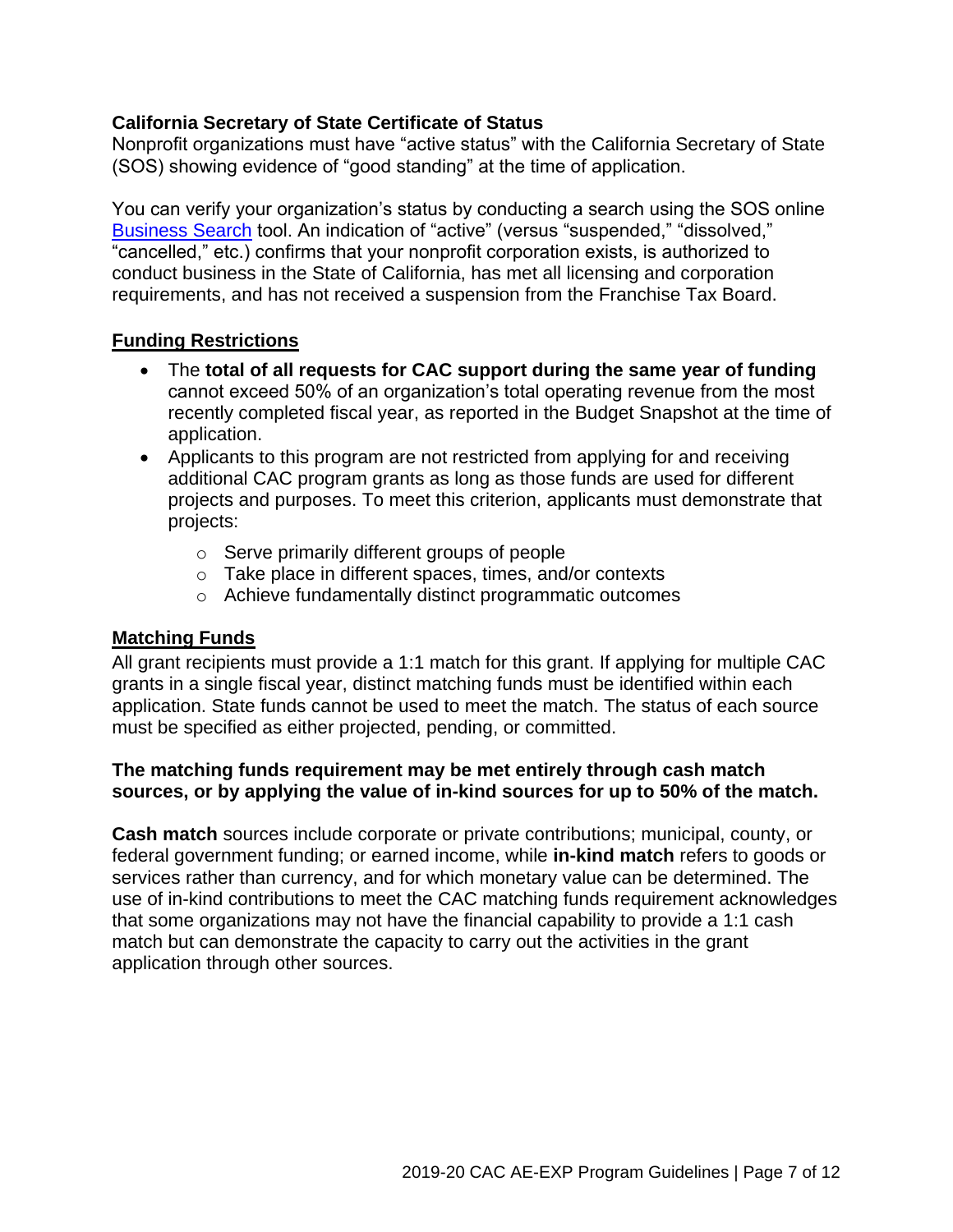If utilizing the value of in-kind support to meet the match, keep in the mind the following:

- **In-kind contributions may only be provided by third parties.**
- A third party is defined as a service provider, partner, or supplier that is independent of the applicant organization and the CAC and is not compensated through grant funds.
- In-kind contributions may be in the form of space; pro bono consultancy, training or services; supplies; and other expendable property that are given free of charge to the organizations.
- In-kind contributions by state entities are ineligible.
- In-kind contributions must be reflected as an expense in the grant application budget.

See additional information on [CAC In-kind Contributions.](http://arts.ca.gov/programs/program_files/shared_files/CAC%20In-Kind%20Contribution%20Information.pdf) If you have questions about inkind contribution documentation or eligibility, please contact the designated staff (see [Staff Assistance\)](#page-11-0).

# **What the CAC Does Not Fund**

- As applicants:
	- o Individuals
	- o State agencies
	- o Federal agencies
	- o Non-arts organizations not involved in arts activities
	- o For-profit organizations
- Nonprofit organizations not in "good standing" with California Secretary of State
- Former grantee organizations not in compliance with CAC grant requirements (as stipulated in grant agreement)
- Expenses incurred before the start date or after the ending date of the Grant Activity Period
- Expenses that would supplant other state funding\*
- Operational, administrative, or indirect costs of schools, colleges, or universities, or any activities that are part of the curricular base of these institutions
- Fundraising activities or services such as annual campaigns, fundraising events, or grant writing
- Lobbying activities that are intended to influence the actions, policies, or decisions of government officials or specific legislation
- Programs or services intended for private use, or for use by restricted membership
- Projects with religious purposes
- Trusts, endowment funds, or investments
- Capital outlay, including construction projects or purchase of land and buildings
- Equipment
- Debt repayment
- Hospitality, meals, or food
- Out-of-state travel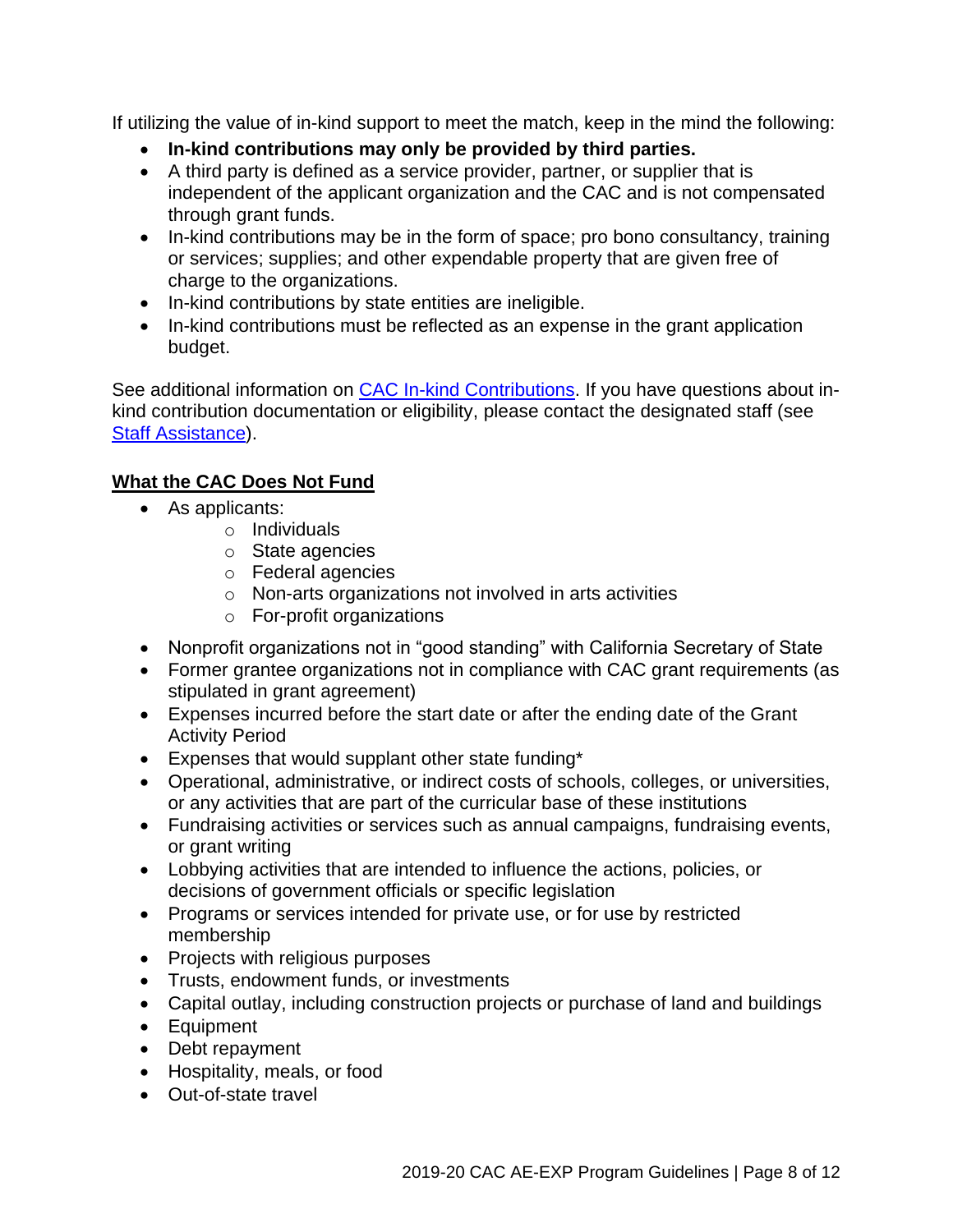\*Neither the award nor the match may be used to supplant other state funding, including salaries of state employees or general operating expenses of school districts, County Offices of Education, or publicly funded schools, colleges, or universities.

#### **Application Process**

Applications will be available online through the CAC's online grants management system at [calartscouncil.smartsimple.com.](https://calartscouncil.smartsimple.com/s_Login.jsp) Only applications submitted through the system by the deadline will be accepted. More information can be found on the Grant [Programs](http://arts.ca.gov/programs/app.php) page of the CAC website.

#### **Review Criteria**

A review panel will adjudicate applications based on the following criteria:

- **Project Design and Implementation:** Project design indicates realistic timeline, appropriate budget, clear artistic and community-based objectives, and achievable goals. Design includes methods to evaluate and measure success, collect and analyze data, and document activities. Design demonstrates depth of participant involvement and clear plans for community outreach and marketing.
- **Artistic Merit:** California artists are involved at every stage of the project design and execution and demonstrate skills, expertise, and experiences that are central to the goals of the project and program.
- **Community Impact:** Project demonstrates reach and/or depth of engagement in a defined community. Project is responsive to the community to be served. Project execution and evaluation involve significant community participation in accordance with the identified program goals and project requirements.
- **Management and Leadership:** Ability of applicant organization to implement proposed project is clearly demonstrated by qualifications of project's team, viability of project budget, and overall fiscal and managerial health of applicant and partnering organizations.
- **Equity and Accessibility:** Proposal reflects fair practices to accessing resources and the inclusion of the communities to be served in the representation, participation, and creation of services and programs. Proposal reflects evidence that CAC-funded programs, services, information, and facilities where funded activities are to take place will be accessible for individuals with disabilities, including but not limited to individuals who are deaf, hard of hearing, deaf-blind, have difficulty speaking, have a physical disability, visual disability, developmental disability, learning disability, mental illness or chronic illness.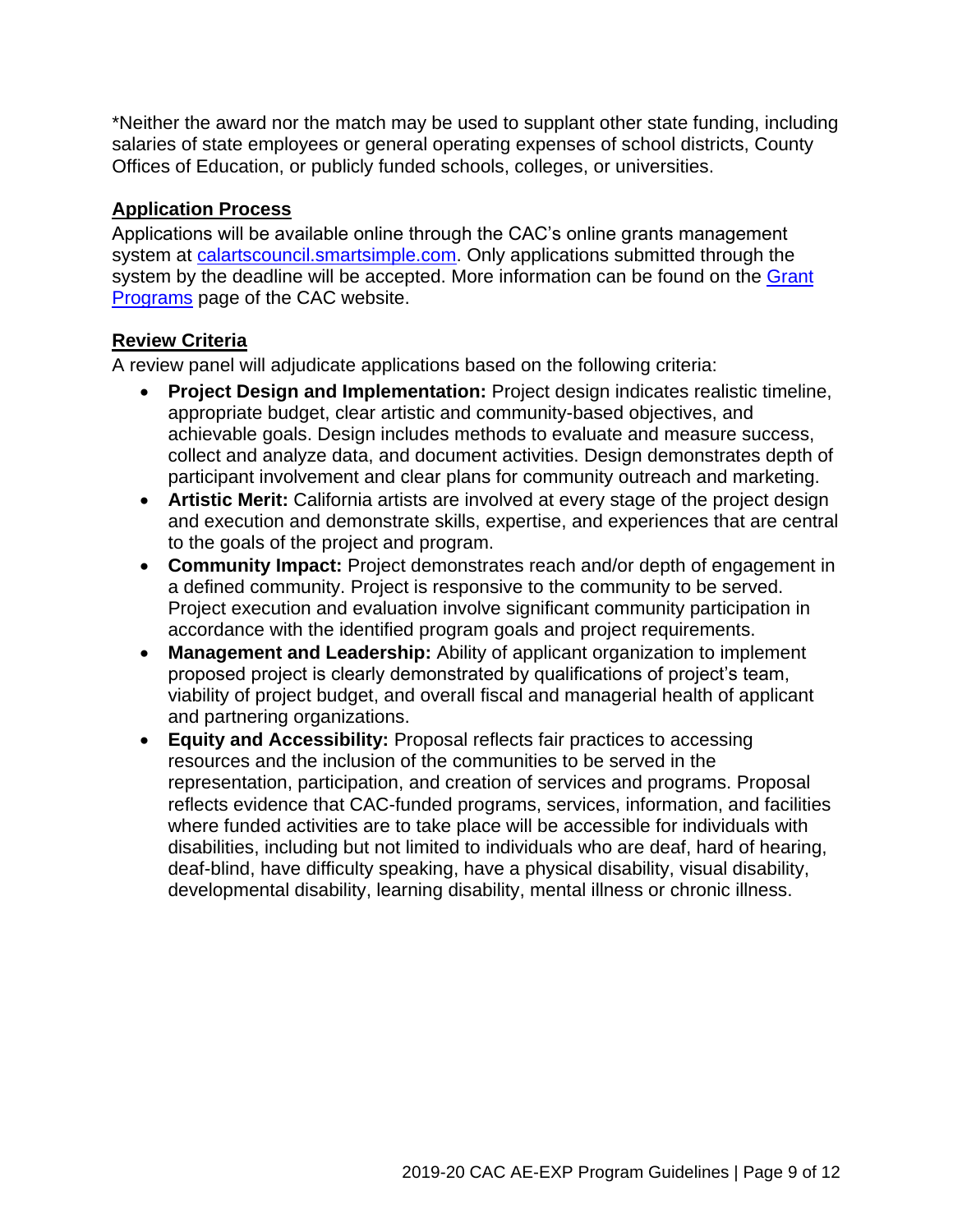## **Panel Adjudication and Ranking Scale**

An application will be deemed ineligible by CAC staff if it is incomplete at the time of submission, or does not meet eligibility criteria or project requirements.

Panelists review applications and work samples using the 6-point ranking scale below.

|                |                  | ו ושווא דעסטער הוויושה                                                                                                                                                                 |
|----------------|------------------|----------------------------------------------------------------------------------------------------------------------------------------------------------------------------------------|
| 6              | <b>Exemplary</b> | Fully achieves the purpose of the program<br>Meets all of the review criteria and project requirements<br>to the highest degree                                                        |
| 5              | <b>Strong</b>    | Strongly achieves the purpose of the program<br>Meets all of the review criteria and project requirements<br>to a significant degree                                                   |
| 4              | Good             | Sufficiently achieves the purpose of the program<br>Meets all of the review criteria and project requirements<br>to some degree                                                        |
| 3              | Fair             | Moderately achieves the purpose of the program<br>Meets <b>most</b> of the review criteria and project<br>requirements                                                                 |
| $\overline{2}$ | <b>Marginal</b>  | Minimally achieves the purpose of the program<br>Meets some of the review criteria and project<br>requirements                                                                         |
| 1              | Weak             | Does not achieve the purpose of the program; proposals<br>that are not appropriate for this grant category<br><b>Inadequately</b> meets the review criteria or project<br>requirements |

**Rank Title Rank Description**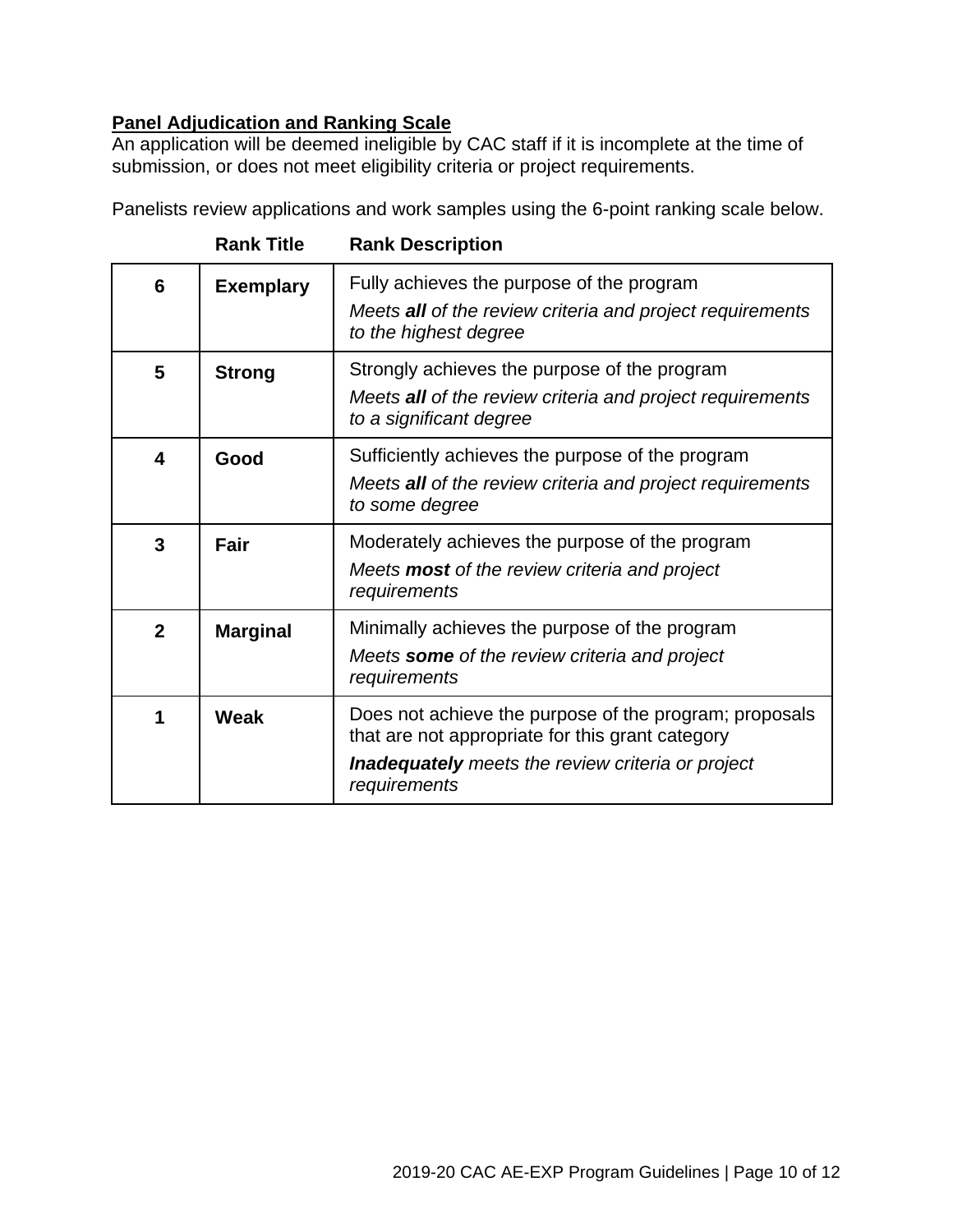## **California Arts Council Decision-making**

The final authority for grant awards is the appointed Council. After receiving and reviewing the panel ranks, the Council will vote on final funding awards at a public meeting. Awards may differ from requested amounts based on rank.

#### <span id="page-10-0"></span>**Timeline**

| November 8, 2019 11:59 PM    | <b>Application deadline (online)</b> |
|------------------------------|--------------------------------------|
| January 2020                 | <b>Funding decisions</b>             |
| January 2020                 | <b>Funding notifications</b>         |
| July 1, 2020 - June 30, 2021 | <b>Grant Activity Period</b>         |
| July 31, 2021                | <b>Final Report deadline</b>         |

#### **Grantee Requirements**

Grantees must comply with all requirements as stipulated in the grant agreement, including but not limited to the following:

- Grantees are required to carry out activities consistent with the original proposal summary statement and the intent of the application as approved for funding, including in instances where the grant award may be less that the original request amount.
- Changes to funded activities must be proposed in advance and would require prior written approval from CAC staff. Requests for changes are considered on a case-by-case basis; approval is not guaranteed.
- To better inform our elected representatives as to the value of the arts and the use of state funds, grantees are required to include—with the approved grant agreement—copies of signed letters sent to the Governor and state Senate and Assembly representatives thanking them for the grant.
- Use the CAC logo on all printed, electronic materials and websites (programs, catalogs, postcards, posters, newsletters, leaflets, publications, etc.) that specifically reference this grant.
- Credit the CAC on all printed and electronic materials: *"This activity is funded in part by the California Arts Council, a state agency."*
- Provide a report summarizing grant-funded activities and accomplishments at the end of the Grant Activity Period.

#### **California Model Agreement (AB20) and Indirect Costs**

In order to comply with AB20 requirements, University of California and California State University grantees are required to secure an indirect cost waiver from The Regents of the University of California or The Trustees of the California State University.